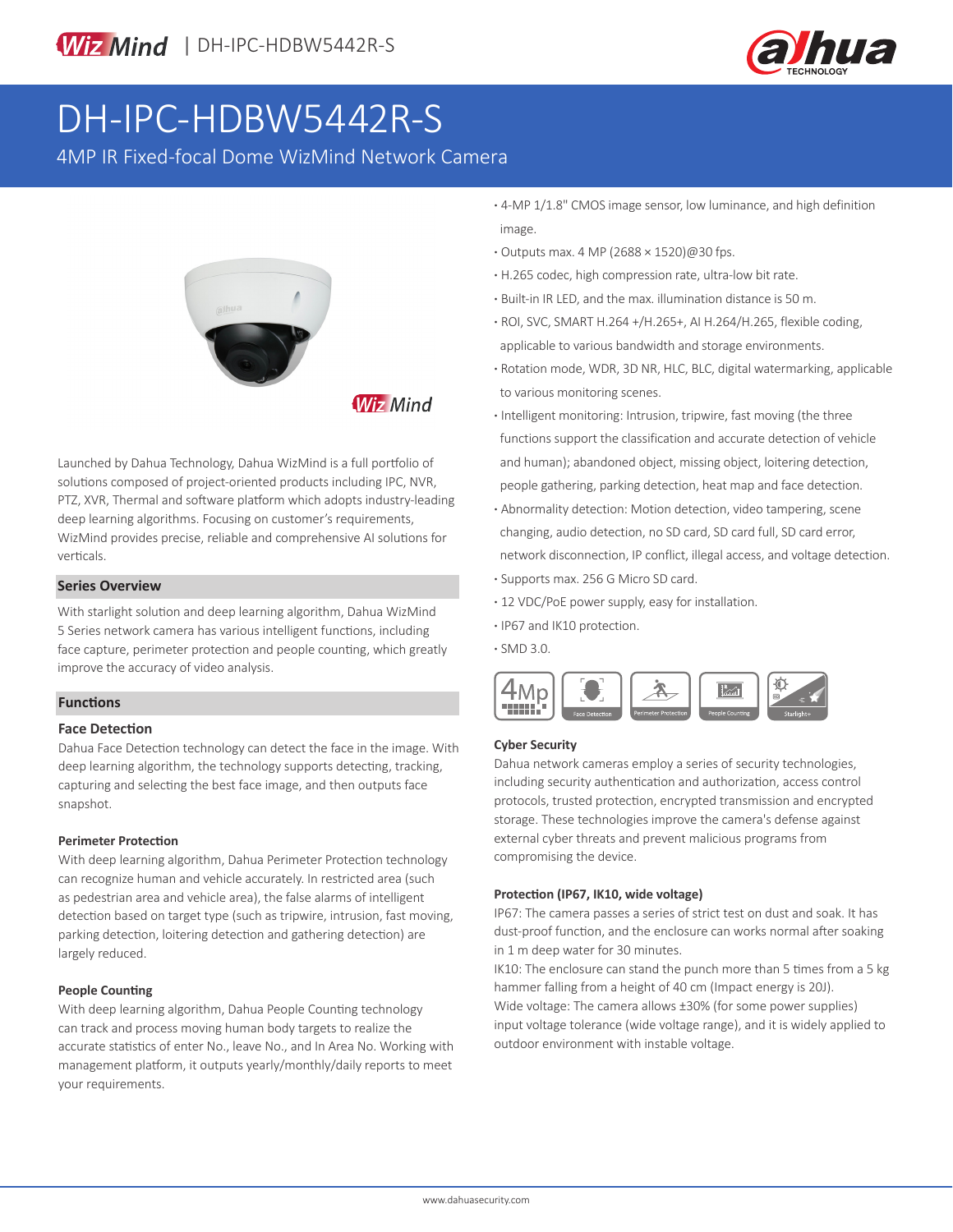### Wiz Mind | DH-IPC-HDBW5442R-S

### **Technical Specification**

| Camera                           |  |                                                                                                                                                                          |                       |                      |                      |  |
|----------------------------------|--|--------------------------------------------------------------------------------------------------------------------------------------------------------------------------|-----------------------|----------------------|----------------------|--|
| Image Sensor                     |  | 1/1.8" CMOS                                                                                                                                                              |                       |                      |                      |  |
| Max. Resolution                  |  | 2688 (H) × 1520 (V)                                                                                                                                                      |                       |                      |                      |  |
| <b>ROM</b>                       |  | 128 MB                                                                                                                                                                   |                       |                      |                      |  |
| <b>RAM</b>                       |  | 512 MB                                                                                                                                                                   |                       |                      |                      |  |
| <b>Scanning System</b>           |  | Progressive                                                                                                                                                              |                       |                      |                      |  |
| Electronic Shutter Speed         |  | Auto/Manual 1/3 s-1/100,000 s                                                                                                                                            |                       |                      |                      |  |
| Min. Illumination                |  | 0.002 lux@F1.6 (Color, 30 IRE)<br>0.0002 lux@F1.6 (B/W, 30 IRE)<br>0 lux (Illuminator on)                                                                                |                       |                      |                      |  |
| S/N Ratio                        |  | $>56$ dB                                                                                                                                                                 |                       |                      |                      |  |
| <b>Illumination Distance</b>     |  | 50 m (164.04 ft) (IR)                                                                                                                                                    |                       |                      |                      |  |
| Illuminator On/Off Control       |  | Auto; manual                                                                                                                                                             |                       |                      |                      |  |
| <b>Illuminator Number</b>        |  | $1$ (IR LED)                                                                                                                                                             |                       |                      |                      |  |
| Pan/Tilt/Rotation Range          |  | Pan: 0°-355°<br>Tilt: 0°-75°<br>Rotation: 0°-355°                                                                                                                        |                       |                      |                      |  |
| Lens                             |  |                                                                                                                                                                          |                       |                      |                      |  |
| Lens Type                        |  | Fixed-focal                                                                                                                                                              |                       |                      |                      |  |
| Lens Mount                       |  | M16                                                                                                                                                                      |                       |                      |                      |  |
| Focal Length                     |  | 2.8 mm; 3.6 mm; 6 mm                                                                                                                                                     |                       |                      |                      |  |
| Max. Aperture                    |  | F1.6                                                                                                                                                                     |                       |                      |                      |  |
| <b>Field of View</b>             |  | 2.8 mm: Horizontal: 113°; Vertical: 60°; Diagonal: 134°<br>3.6 mm: Horizontal: 89°; Vertical: 48°; Diagonal: 104°<br>6 mm: Horizontal: 56°; Vertical: 31°; Diagonal: 65° |                       |                      |                      |  |
| Iris Control                     |  | Fixed                                                                                                                                                                    |                       |                      |                      |  |
| Close Focus Distance             |  | 2.8 mm: 1.3 m (4.27 ft)<br>3.6 mm: 1.9 m (6.23 ft)<br>6mm: 3.8 m (12.47 ft)                                                                                              |                       |                      |                      |  |
| Lens                             |  | Detect                                                                                                                                                                   | Observe               | Recognize            | Identify             |  |
| 2.8 <sub>mm</sub><br><b>DORI</b> |  | 57.9 m<br>(189.96 ft)                                                                                                                                                    | 23.2 m<br>(76.12 ft)  | 11.6 m<br>(38.06 ft) | 5.8 m<br>(19.03 ft)  |  |
| Distance<br>3.6mm                |  | 71.7 m<br>(235.34 ft)                                                                                                                                                    | 28.7 m<br>(94.16 ft)  | 14.3 m<br>(46.92 ft) | 7.2 m<br>(23.62 ft)  |  |
| 6mm                              |  | 113.1 m<br>(371.06 ft)                                                                                                                                                   | 45.2 m<br>(148.29 ft) | 22.6 m<br>(74.15 ft) | 11.3 m<br>(37.07 ft) |  |
| Smart Event                      |  |                                                                                                                                                                          |                       |                      |                      |  |

### IVS Abandoned object; missing object Heat Map Yes Professional, intelligent IVS (Perimeter Protection) Intrusion, tripwire, fast moving (the three functions support the classification and accurate detection of vehicle and human); loitering detection, people gathering, and parking detection SMD 3.0 Less false alarm, longer detection distance

| <b>Face Detection</b>          | Face detection; track; snapshot; snapshot optimization;<br>optimal face snapshot upload; face enhancement; face<br>exposure; face snapshot set as face, one-inch photo<br>or custom; 3 snapshot strategies (real-time snapshot,<br>optimization snapshot and quality first); face angle filter;<br>optimization time setting |  |
|--------------------------------|------------------------------------------------------------------------------------------------------------------------------------------------------------------------------------------------------------------------------------------------------------------------------------------------------------------------------|--|
| People Counting                | Tripwire people counting, generating and exporting<br>report (day/month); people counting in area; queue<br>management; 4 rules can be set for tripwire, people<br>counting in area and queue management.                                                                                                                    |  |
| Smart Search                   | Work together with Smart NVR to perform refine<br>intelligent search, event extraction and merging to event<br>videos                                                                                                                                                                                                        |  |
| Video                          |                                                                                                                                                                                                                                                                                                                              |  |
| Video Compression              | H.265; H.264; H.264H; H.264B; MJPEG (Only supported<br>by the sub stream)                                                                                                                                                                                                                                                    |  |
| Smart Codec                    | Smart H.265+; Smart H.264+                                                                                                                                                                                                                                                                                                   |  |
| AI Coding                      | AI H.265; AI H.264                                                                                                                                                                                                                                                                                                           |  |
| Video Frame Rate               | Main stream: 2688 × 1520 (1 fps-25/30 fps) /1920 ×<br>1080 (1 fps-50/60 fps)<br>Sub stream: D1@(1-25/30 fps)<br>Third stream: 1080p@(1-25/30 fps)<br>*The values above are the max. frame rates of each<br>stream; for multiple streams, the values will be subjected<br>to the total encoding capacity.                     |  |
| Stream Capability              | 3 streams                                                                                                                                                                                                                                                                                                                    |  |
| Resolution                     | 4M (2688 × 1520); 3M (2304 × 1296); 1080p (1920 ×<br>1080); 1.3M (1280 × 960); 720p (1280 × 720); D1 (704<br>× 576/704 × 480); VGA (640 × 480); CIF (352 × 288/352<br>$\times$ 240)                                                                                                                                          |  |
| Bit Rate Control               | CBR/VBR                                                                                                                                                                                                                                                                                                                      |  |
| Video Bit Rate                 | H.264: 3 kbps-20480 kbps<br>H.265: 3 kbps-20480 kbps                                                                                                                                                                                                                                                                         |  |
| Day/Night                      | Auto(ICR)/Color/B/W                                                                                                                                                                                                                                                                                                          |  |
| BLC                            | Yes                                                                                                                                                                                                                                                                                                                          |  |
| HLC                            | Yes                                                                                                                                                                                                                                                                                                                          |  |
| WDR                            | 140 dB                                                                                                                                                                                                                                                                                                                       |  |
| Scene Self-adaptation<br>(SSA) | Yes                                                                                                                                                                                                                                                                                                                          |  |
| White Balance                  | Auto; natural; street lamp; outdoor; manual; regional<br>custom                                                                                                                                                                                                                                                              |  |
| Gain Control                   | Auto; manual                                                                                                                                                                                                                                                                                                                 |  |
| <b>Noise Reduction</b>         | 3D NR                                                                                                                                                                                                                                                                                                                        |  |
| <b>Motion Detection</b>        | OFF/ON (4 areas, rectangular)                                                                                                                                                                                                                                                                                                |  |
| Region of Interest (RoI)       | Yes (4 areas)                                                                                                                                                                                                                                                                                                                |  |
| Defog                          | Yes                                                                                                                                                                                                                                                                                                                          |  |
| Image Rotation                 | 0°/90°/180°/270° (Support 90°/270° with 4M resolution<br>and lower)                                                                                                                                                                                                                                                          |  |
| Mirror                         | Yes                                                                                                                                                                                                                                                                                                                          |  |
| Privacy Masking                | 8 areas                                                                                                                                                                                                                                                                                                                      |  |
|                                |                                                                                                                                                                                                                                                                                                                              |  |

Alarm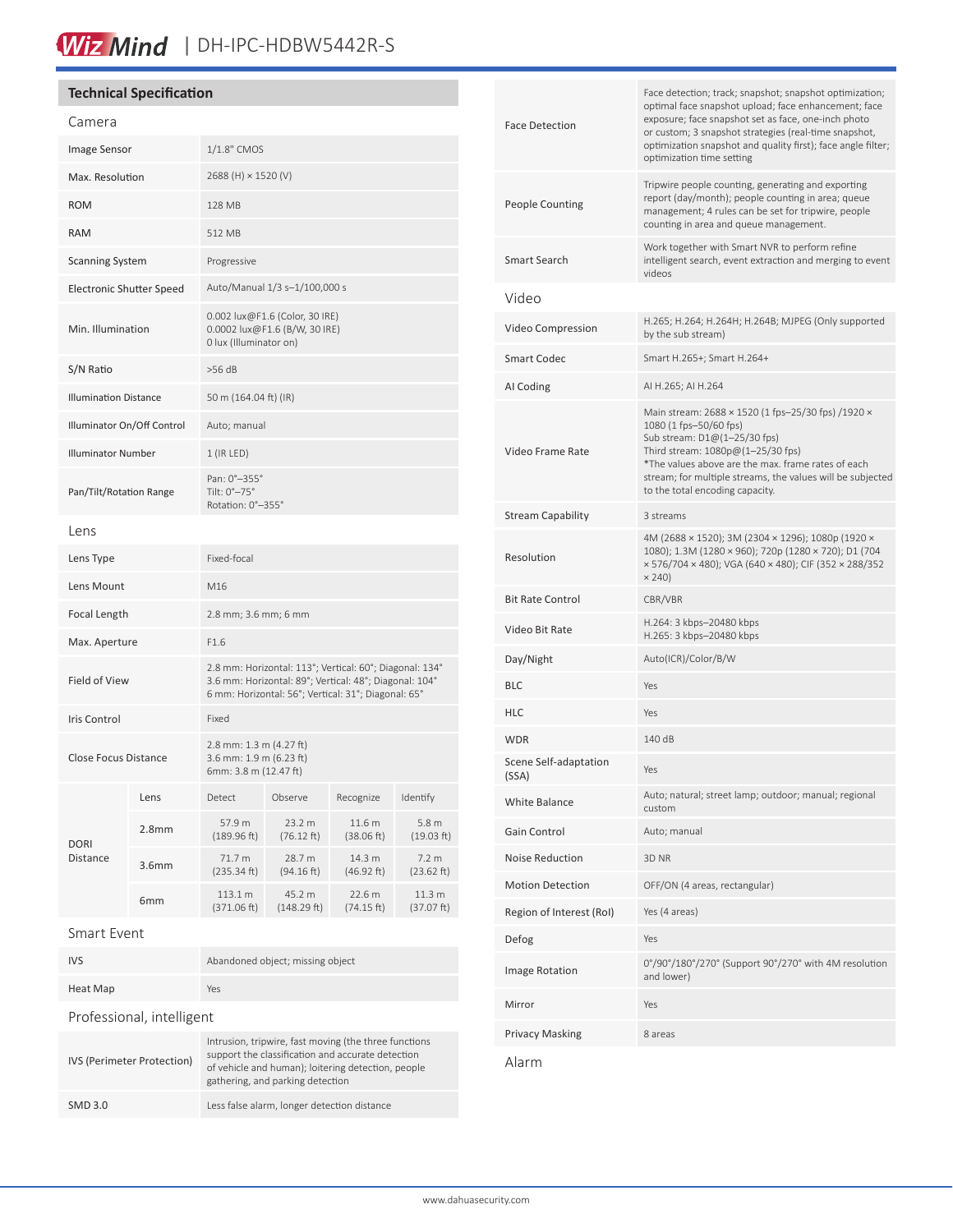### Wiz Mind | DH-IPC-HDBW5442R-S

| Alarm Event                  | No SD card; SD card full; SD card error; network<br>disconnection; IP conflict; illegal access; motion<br>detection; video tampering; tripwire; intrusion; fast<br>moving; abandoned object; missing object; loitering<br>detection; people gathering; parking detection; scene<br>changing; face detection; SMD; people counting in area;<br>stay detection; people counting; security exception |  |
|------------------------------|---------------------------------------------------------------------------------------------------------------------------------------------------------------------------------------------------------------------------------------------------------------------------------------------------------------------------------------------------------------------------------------------------|--|
| Network                      |                                                                                                                                                                                                                                                                                                                                                                                                   |  |
| Network Port                 | RJ-45 (10/100 Base-T)                                                                                                                                                                                                                                                                                                                                                                             |  |
| SDK and API                  | Yes                                                                                                                                                                                                                                                                                                                                                                                               |  |
| <b>Cyber Security</b>        | Video encryption; Firmware encryption; Configuration<br>encryption; Digest; WSSE; Account lockout; Security logs;<br>IP/MAC filtering; Generation and importing of X.509<br>certification; syslog; HTTPS; 802.1x; Trusted boot; Trusted<br>execution; Trusted upgrade                                                                                                                             |  |
| Network Protocol             | IPv4; IPv6; HTTP; HTTPS; TCP; UDP; ARP; RTP; RTSP; RTCP;<br>RTMP; SMTP; FTP; SFTP; DHCP; DNS; DDNS; QoS; UPnP;<br>NTP; Multicast; ICMP; IGMP; NFS; SAMBA; PPPoE; 802.1x;<br><b>SNMP</b>                                                                                                                                                                                                           |  |
| Interoperability             | ONVIF (Profile S/Profile G/Profile T); CGI; Milestone; P2P                                                                                                                                                                                                                                                                                                                                        |  |
| User/Host                    | 20 (Total bandwidth: 80 M)                                                                                                                                                                                                                                                                                                                                                                        |  |
| Storage                      | FTP; SFTP; Micro SD card (support max. 256 GB); NAS                                                                                                                                                                                                                                                                                                                                               |  |
| Browser                      | IE: IE8 and later<br>Chrome<br>Firefox                                                                                                                                                                                                                                                                                                                                                            |  |
| Management Software          | Smart PSS;DSS;DMSS                                                                                                                                                                                                                                                                                                                                                                                |  |
| <b>Mobile Client</b>         | iOS; Android                                                                                                                                                                                                                                                                                                                                                                                      |  |
| Certification                |                                                                                                                                                                                                                                                                                                                                                                                                   |  |
| Certifications               | CE-LVD: EN60950-1<br>CE-EMC: Electromagnetic Compatibility Directive<br>2014/30/EU<br>FCC: 47 CFR FCC Part 15, Subpart B<br>UL/CUL:<br>UL60950-1<br>CAN/CSA C22.2 No.60950-1-07                                                                                                                                                                                                                   |  |
| Power                        |                                                                                                                                                                                                                                                                                                                                                                                                   |  |
| Power Supply                 | 12 VDC/PoE (802.3af)                                                                                                                                                                                                                                                                                                                                                                              |  |
| Power Consumption            | Basic: 2.4 W (12 VDC); 2.8 W (PoE)<br>Max. (H.265 + three streams + intelligence on + IR on):<br>5.4 W (12 VDC); 5.8 W (PoE)                                                                                                                                                                                                                                                                      |  |
| Environment                  |                                                                                                                                                                                                                                                                                                                                                                                                   |  |
| <b>Operating Temperature</b> | $-40$ °C to +60 °C (-40 °F to +140 °F)                                                                                                                                                                                                                                                                                                                                                            |  |
| <b>Operating Humidity</b>    | ≤95%                                                                                                                                                                                                                                                                                                                                                                                              |  |
| Storage Temperature          | $-40$ °C to +60 °C (-40 °F to +140 °F)                                                                                                                                                                                                                                                                                                                                                            |  |
| Protection                   | IP67; IK10                                                                                                                                                                                                                                                                                                                                                                                        |  |
| Structure                    |                                                                                                                                                                                                                                                                                                                                                                                                   |  |
| Casing                       | Metal + plastic                                                                                                                                                                                                                                                                                                                                                                                   |  |
| <b>Product Dimensions</b>    | $\Phi$ 122 mm × 88.9 mm (4.80" × $\Phi$ 3.50")                                                                                                                                                                                                                                                                                                                                                    |  |
| Net Weight                   | 470 g (1.03 lb)                                                                                                                                                                                                                                                                                                                                                                                   |  |
| Gross Weight                 | 630 g (1.39 lb)                                                                                                                                                                                                                                                                                                                                                                                   |  |

| <b>Ordering Information</b> |                     |                                                         |  |  |  |
|-----------------------------|---------------------|---------------------------------------------------------|--|--|--|
| <b>Type</b>                 | Model               | Description                                             |  |  |  |
| 4MP Camera                  | DH-IPC-HDBW5442RP-S | 4MP IR Fixed-focal Dome<br>WizMind Network Camera, PAL  |  |  |  |
|                             | DH-IPC-HDBW5442RN-S | 4MP IR Fixed-focal Dome<br>WizMind Network Camera, NTSC |  |  |  |
| Accessories                 | PFR203W             | Wall Mount Bracket                                      |  |  |  |
|                             | <b>PFA152-F</b>     | Pole Mount Bracket                                      |  |  |  |
|                             | PFB220C             | Ceiling Mount Bracket                                   |  |  |  |
|                             | <b>PFA151</b>       | Corner Mount Bracket                                    |  |  |  |
|                             | <b>PFA137</b>       | Junction Box                                            |  |  |  |
|                             | PFA106              | Mount Adapter                                           |  |  |  |
|                             | <b>PFM321D</b>      | 12 VDC 1A Power Adapter                                 |  |  |  |
|                             | PFM900-F            | Integrated Mount Tester                                 |  |  |  |
|                             | TF-P100/256G        | MicroSD Memory Card                                     |  |  |  |

### **Accessories**

### Optional:



Wall Mount Bracket



PFA152-E Pole Mount Bracket

PFB220C Ceiling Mount

Bracket



PFA151 Corner Mount Bracket



PFA106 Mount Adapter



PFM321D 12 VDC 1A Power Adapter



Junction box

PFM900-E Integrated Mount Tester



TF-P100/256G MicroSD Memory Card

www.dahuasecurity.com